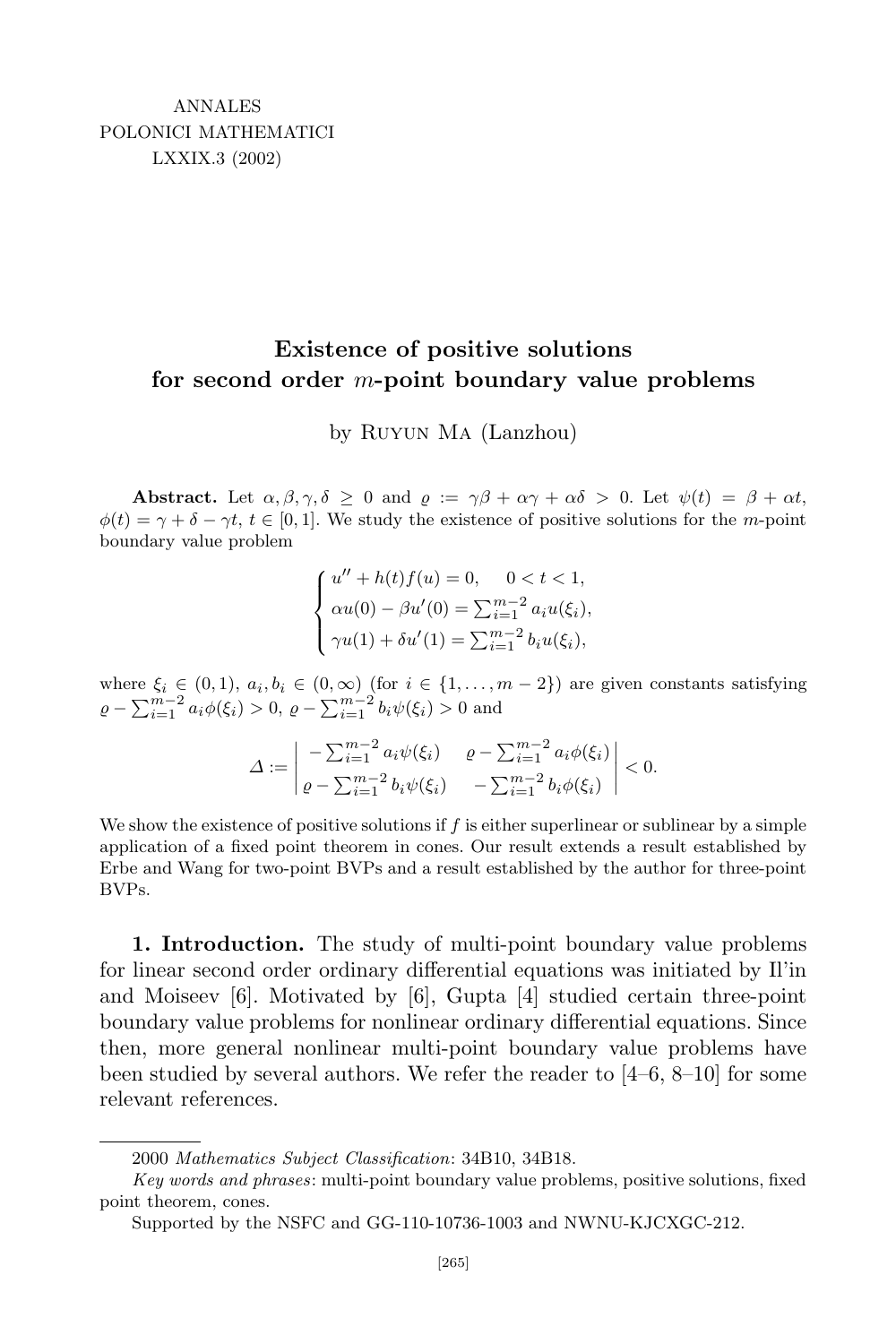In this paper, we are interested in the existence of positive solutions of the second order *m*-point boundary value problem

(1.1) 
$$
\begin{cases} u'' + h(t)f(u) = 0, & 0 < t < 1, \\ \alpha u(0) - \beta u'(0) = \sum_{i=1}^{m-2} a_i u(\xi_i), \\ \gamma u(1) + \delta u'(1) = \sum_{i=1}^{m-2} b_i u(\xi_i), \end{cases}
$$

where  $\xi_i \in (0,1)$ ,  $a_i, b_i \in (0,\infty)$  (for  $i \in \{1,\ldots,m-2\}$ ) are given constants.

If  $a_i = b_i = 0$  for  $i = 1, \ldots, m-2$ , then the *m*-point BVP (1.1) reduces to the two-point BVP

(1.2) 
$$
\begin{cases} u'' + h(t)f(u) = 0, & 0 < t < 1, \\ \alpha u(0) - \beta u'(0) = 0, \\ \gamma u(1) + \delta u'(1) = 0. \end{cases}
$$

In 1994, Erbe and Wang [3] obtained the following excellent result for (1.2).

Theorem A ([3, Theorem 1]). *Suppose that*

(A1)  $f \in C([0, \infty), [0, \infty))$ ;<br>(A2)  $h \in C([0, 1], [0, \infty))$  a (A2)  $h \in C([0,1], [0, \infty))$  and  $h(t) \equiv 0$  on no subinterval of  $(0,1)$ ;<br>(A3)  $\alpha, \beta, \gamma, \delta > 0$ , and  $\rho := \gamma \beta + \alpha \gamma + \alpha \delta > 0$ .  $\alpha, \beta, \gamma, \delta \geq 0$ , and  $\rho := \gamma\beta + \alpha\gamma + \alpha\delta > 0$ .

*Then* (1*.*2) *has at least one positive solution if either*

(i) 
$$
f_0 = 0
$$
 and  $f_{\infty} = \infty$ , or  
(ii)  $f_0 = \infty$  and  $f_{\infty} = 0$ ,

*where*

$$
f_0 := \lim_{u \to 0^+} \frac{f(u)}{u}, \quad f_{\infty} := \lim_{u \to \infty} \frac{f(u)}{u}.
$$

This result has been extended and developed by many authors (see Erbe, Hu and Wang [2] and Lian, Wong and Yeh [7] for some references).

If  $\alpha = \gamma = 1, \beta = \delta = 0, a_i = 0$  for  $i = 1, \ldots, m-2$ , and  $b_j = 0$  for  $j = 2, \ldots, m-2$ , then (1.1) reduces to the three-point BVP

(1.3) 
$$
\begin{cases} u'' + h(t)f(u) = 0, & 0 < t < 1, \\ u(0) = 0, & u(1) = bu(\xi). \end{cases}
$$

In 1998, Ma [8] obtained the following result for (1.3).

Theorem B ([8, Theorem 1]). *Suppose that*

- (H1)  $0 < b \xi < 1$ ;
- (H2)  $f \in C([0, \infty), [0, \infty))$ ;<br>(H3)  $h \in C([0, 1], [0, \infty))$  a
- $h \in C([0, 1], [0, \infty))$  and there exists  $t_0 \in [\xi, 1]$  such that  $h(t_0) > 0$ .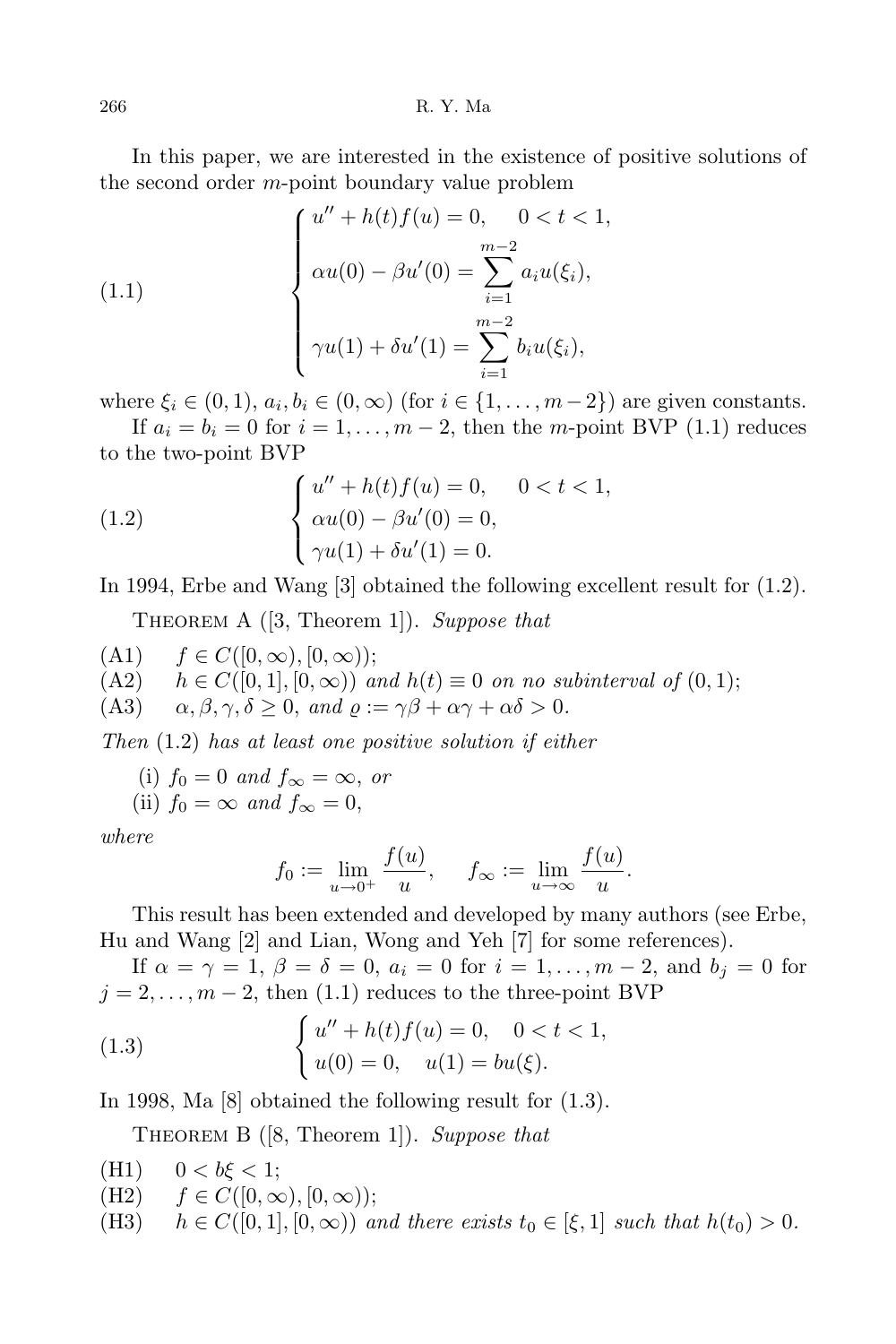*Then* (1*.*3) *has at least one positive solution if either*

(i) 
$$
f_0 = 0
$$
 and  $f_{\infty} = \infty$ , or

(ii)  $f_0 = \infty$  *and*  $f_{\infty} = 0$ .

Theorem B has been extended by Webb [10]. We remark that in the proof of Theorem B, we rewrite (1.3) as the equivalent integral equation

(1.4) 
$$
u(t) = -\int_{0}^{t} (t-s)h(s)f(u(s)) ds - \frac{bt}{1-b\xi} \int_{0}^{\xi} (\xi - s)h(s)f(u(s)) ds
$$

$$
+ \frac{t}{1-b\xi} \int_{0}^{1} (1-s)h(s)f(u(s)) ds
$$

which contains one positive term and two negative terms and is not convenient for studying the existence of positive solutions.

In this paper, we consider the more general *m*-point BVP (1.1). To deal with  $(1.1)$ , we give a new integral equation which is equivalent to  $(1.1)$  and only contains two positive terms. Our main result (see Theorem 3.1 below) extends and unifies the main results of [2, 3, 7, 8].

By a positive solution of  $(1.1)$  we understand a function  $u(t)$  which is positive on (0*,* 1) and satisfies the differential equation and the boundary conditions in (1.1).

The main tool of this paper is the following well-known Guo–Krasnosel' ski<sup>i</sup> fixed point theorem.

THEOREM C (see [3]). Let E be a Banach space, and let  $K \subset E$  be a *cone. Assume*  $\Omega_1$ ,  $\Omega_2$  *are open bounded subsets of*  $E$  *with*  $0 \in \Omega_1$ ,  $\overline{\Omega}_1 \subset \Omega_2$ , *and let*

$$
A: K \cap (\Omega_2 \setminus \Omega_1) \to K
$$

*be a completely continuous operator such that either*

- (i)  $||Au|| \le ||u||$ ,  $u \in K \cap \partial \Omega_1$ , and  $||Au|| \ge ||u||$ ,  $u \in K \cap \partial \Omega_2$ ; or
- (ii)  $||Au|| \ge ||u||$ ,  $u \in K \cap \partial \Omega_1$ , and  $||Au|| \le ||u||$ ,  $u \in K \cap \partial \Omega_2$ .

*Then A has a fixed point in*  $K \cap (\overline{\Omega}_2 \setminus \Omega_1)$ *.* 

## **2. The preliminary lemmas.** Set

(2.1)  $\psi(t) := \beta + \alpha t, \quad \phi(t) := \gamma + \delta - \gamma t, \quad t \in [0, 1],$ and

$$
\Delta := \begin{vmatrix} -\sum_{i=1}^{m-2} a_i \psi(\xi_i) & \varrho - \sum_{i=1}^{m-2} a_i \phi(\xi_i) \\ \varrho - \sum_{i=1}^{m-2} b_i \psi(\xi_i) & -\sum_{i=1}^{m-2} b_i \phi(\xi_i) \end{vmatrix}.
$$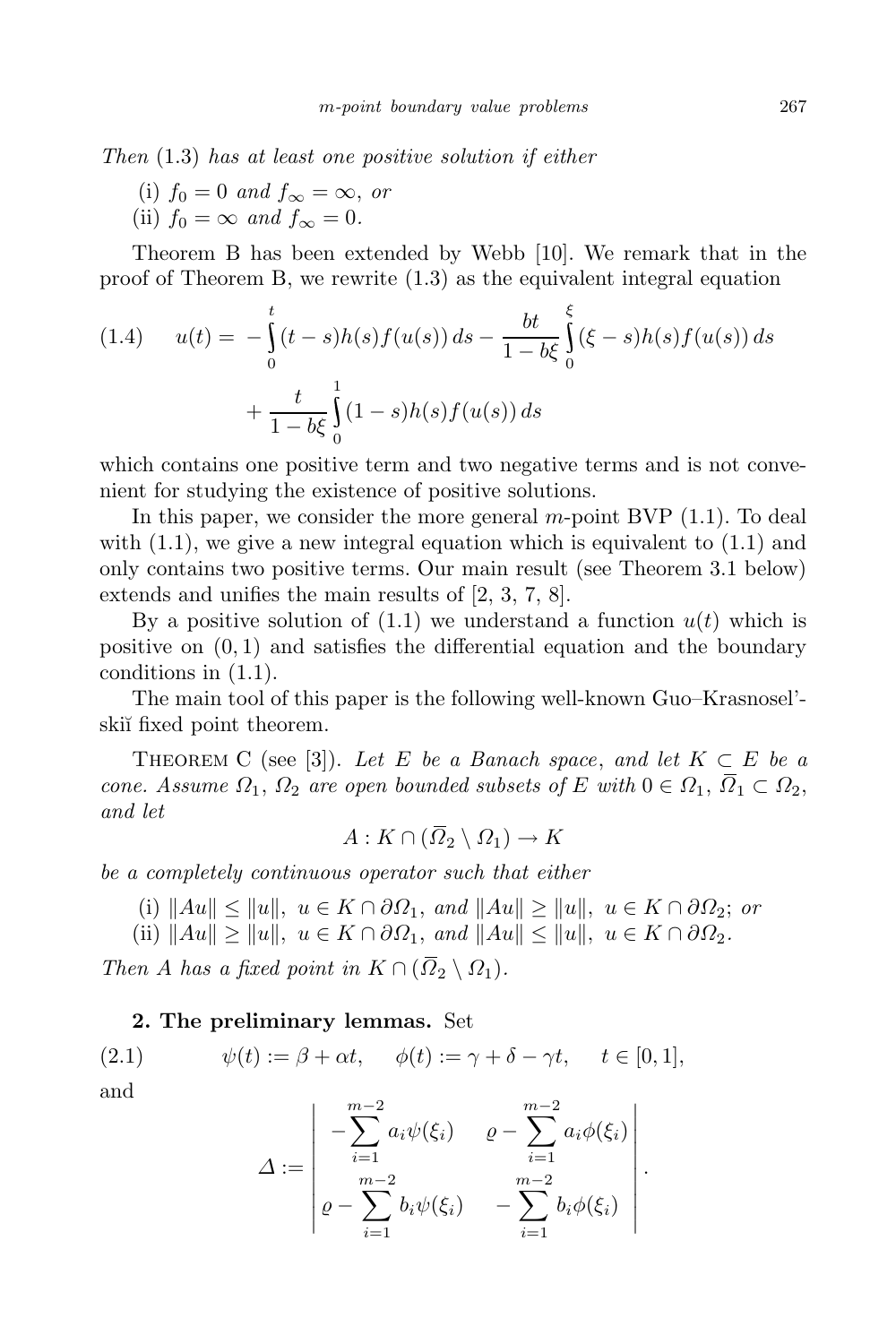268 R. Y. Ma

Lemma 2.1. *Let* (A3) *hold. Assume* (H4)  $\Delta \neq 0$ .

*Then for*  $y \in C[0, 1]$ , *the problem* 

(2.2) 
$$
\begin{cases} u'' + y(t) = 0, & 0 < t < 1, \\ \alpha u(0) - \beta u'(0) = \sum_{i=1}^{m-2} a_i u(\xi_i), \\ \gamma u(1) + \delta u'(1) = \sum_{i=1}^{m-2} b_i u(\xi_i) \end{cases}
$$

*has a unique solution*

(2.3) 
$$
u(t) = \int_{0}^{1} G(t, s)y(s)ds + A(y)\psi(t) + B(y)\phi(t)
$$

*where*

(2.4) 
$$
G(t,s) := \frac{1}{\varrho} \begin{cases} \phi(t)\psi(s), & 0 < s < t < 1, \\ \phi(s)\psi(t), & 0 < t < s < 1, \end{cases}
$$

(2.5) 
$$
A(y) := \frac{1}{\Delta} \begin{vmatrix} \sum_{i=1}^{m-2} a_i \int_0^1 G(\xi_i, s) y(s) ds & \rho - \sum_{i=1}^{m-2} a_i \phi(\xi_i) \\ \sum_{i=1}^{m-2} b_i \int_0^1 G(\xi_i, s) y(s) ds & - \sum_{i=1}^{m-2} b_i \phi(\xi_i) \\ - \sum_{i=1}^{m-2} a_i \psi(\xi_i) & \sum_{i=1}^{m-2} a_i \int_0^1 G(\xi_i, s) y(s) ds \\ 0 & B(y) := \frac{1}{\Delta} \begin{vmatrix} m-2 & \mu & \mu-2 \\ 0 & m-2 & \mu & \mu-2 \\ m-2 & \mu & \mu-2 & 1 \\ 0 & \sum_{i=1}^{m-2} b_i \psi(\xi_i) & \sum_{i=1}^{m-2} b_i \int_0^1 G(\xi_i, s) y(s) ds \end{vmatrix}.
$$

*Proof.* Since  $\psi$  and  $\phi$  are two linearly independent solutions of the equation  $u'' = 0$ , we know that any solution of  $u''(t) = y(t)$  can be represented as

(2.7) 
$$
u(t) = \int_{0}^{1} G(t, s)y(s) ds + A\psi(t) + B\phi(t)
$$

where  $G$  is as in  $(2.4)$ .

It is easy to check that the function defined by  $(2.7)$  is a solution of  $(2.2)$ if  $A$  and  $B$  are defined by  $(2.5)$  and  $(2.6)$ , respectively.

Now we show that the function defined by  $(2.7)$  is a solution of  $(2.2)$ only if  $A$  and  $B$  are as in  $(2.5)$  and  $(2.6)$ , respectively.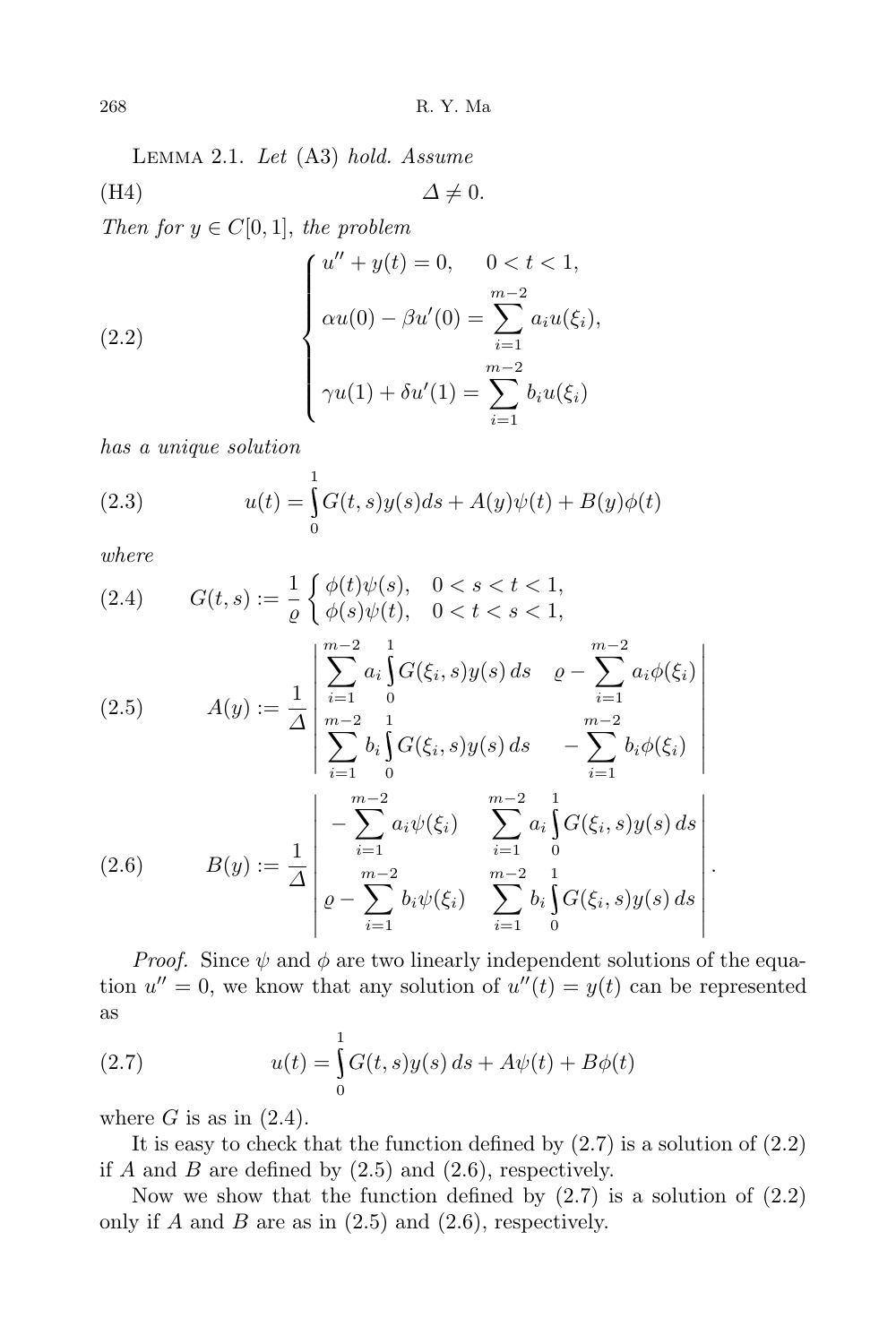Let  $u$  as in  $(2.7)$  be a solution of  $(2.2)$ . Then

$$
u(t) = \int_{0}^{t} \frac{1}{\rho} \psi(s)\phi(t)y(s) ds + \int_{t}^{1} \frac{1}{\rho} \phi(s)\psi(t)y(s) ds + A\psi(t) + B\phi(t),
$$
  
\n
$$
u'(t) = \phi'(t)\int_{0}^{t} \frac{1}{\rho} \psi(s)y(s) ds + \psi'(t)\int_{t}^{1} \frac{1}{\rho} \phi(s)y(s) ds + A\psi'(t) + B\phi'(t),
$$
  
\n
$$
u''(t) = \phi''(t)\int_{0}^{t} \frac{1}{\rho} \psi(s)y(s) ds + \phi'(t)\frac{1}{\rho} \psi(t)y(t)
$$
  
\n
$$
+ \psi''(t)\int_{t}^{1} \frac{1}{\rho} \phi(s)y(s) ds - \psi'(t)\frac{1}{\rho} \phi(t)y(t) + A\psi''(t) + B\phi''(t),
$$

so that

(2.8) 
$$
u''(t) = \frac{1}{\varrho} \left[ \psi(t) \phi'(t) - \phi(t) \psi'(t) \right] y(t) = -y(t).
$$

Since

$$
u(0) = \beta \int_{0}^{1} \frac{1}{\varrho} \phi(s) y(s) ds + A\beta + B(\gamma + \delta),
$$
  

$$
u'(0) = \alpha \int_{0}^{1} \frac{1}{\varrho} \phi(s) y(s) ds + A\alpha + B(-\gamma),
$$

we have

(2.9) 
$$
B(\gamma\alpha + \delta\alpha + \gamma\beta) = \sum_{i=1}^{m-2} a_i \left[ \int_0^1 G(\xi_i, s) y(s) ds + A\psi(\xi_i) + B\phi(\xi_i) \right].
$$

Since

$$
u(1) = \delta \int_{0}^{1} \frac{1}{\varrho} \psi(s) y(s) ds + A(\alpha + \beta) + B\delta,
$$
  

$$
u'(1) = -\gamma \int_{0}^{1} \frac{1}{\varrho} \psi(s) y(s) ds + A\alpha + B(-\gamma),
$$

we have

$$
(2.10) \quad A(\gamma \alpha + \delta \alpha + \gamma \beta) = \sum_{i=1}^{m-2} b_i \left[ \int_0^1 G(\xi_i, s) y(s) \, ds + A \psi(\xi_i) + B \phi(\xi_i) \right].
$$

From  $(2.9)$  and  $(2.10)$ , we get

$$
\begin{cases}\n\left[-\sum_{i=1}^{m-2} a_i \psi(\xi_i)\right] A + \left[\varrho - \sum_{i=1}^{m-2} a_i \phi(\xi_i)\right] B = \sum_{i=1}^{m-2} a_i \int_0^1 G(\xi_i, s) y(s) ds, \\
\left[\varrho - \sum_{i=1}^{m-2} b_i \psi(\xi_i)\right] A - \left[\sum_{i=1}^{m-2} b_i \phi(\xi_i)\right] B = \sum_{i=1}^{m-2} b_i \int_0^1 G(\xi_i, s) y(s) ds,\n\end{cases}
$$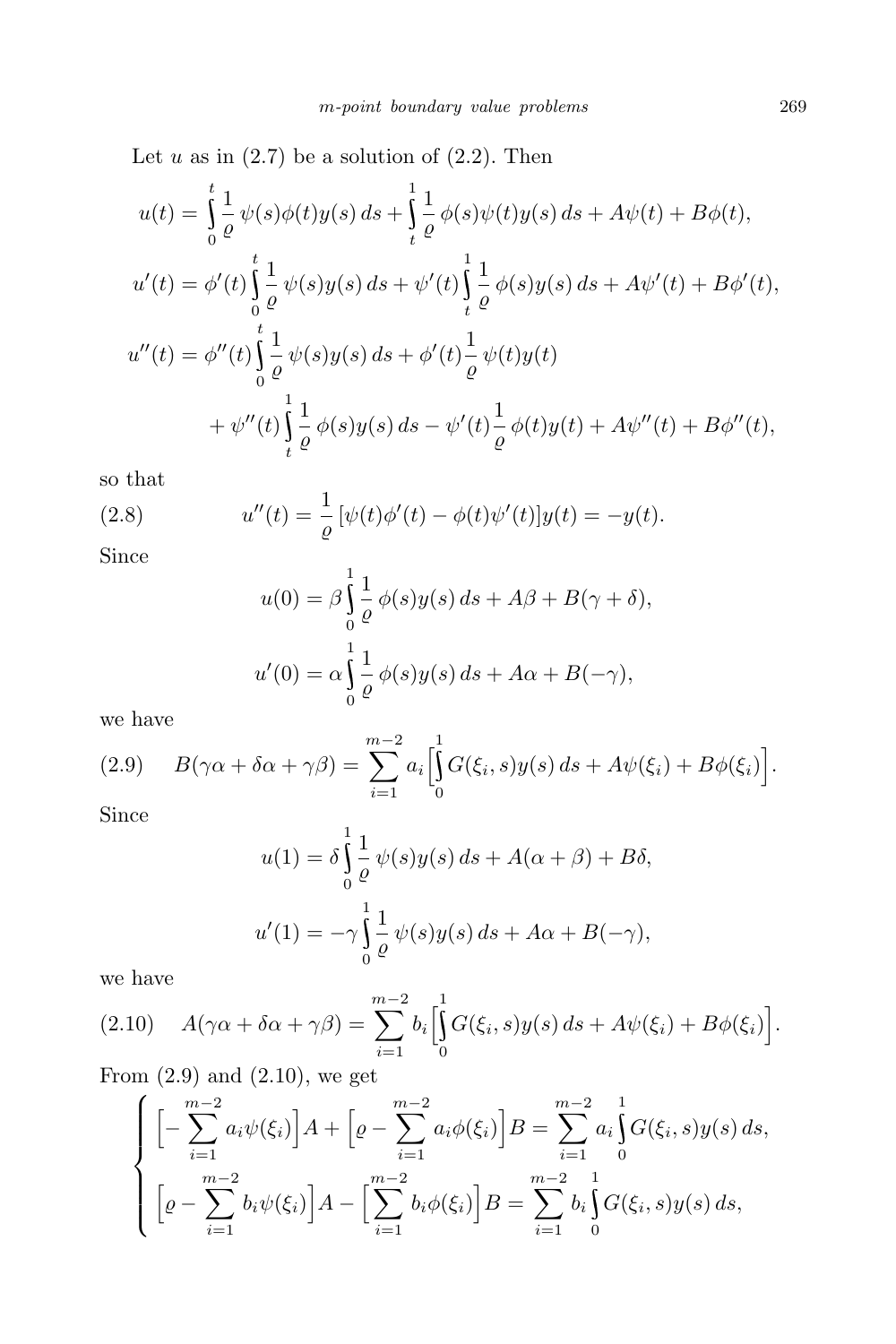which implies  $A$  and  $B$  satisfy  $(2.5)$  and  $(2.6)$ , respectively. This completes the proof of the lemma.

In the following, we will make the following assumption:

(H5) 
$$
\Delta < 0
$$
,  $\varrho - \sum_{i=1}^{m-2} a_i \phi(\xi_i) > 0$ ,  $\varrho - \sum_{i=1}^{m-2} b_i \psi(\xi_i) > 0$ .

It is easy to see that if  $\alpha = \gamma = 1$ ,  $\beta = \delta = 0$ ,  $a_i = 0$  for  $i = 1, \ldots, m-2$ ,  $b_1 > 0$  and  $b_j = 0$  for  $j = 2, \ldots, m-2$ , then (H5) reduces to

$$
0 < b_1 \xi_1 < 1,
$$

which is a key condition in [8, Theorem 1].

LEMMA 2.2. *Let* (A3) *and* (H5) *hold. Then for*  $y \in C[0,1]$  *with*  $y \ge 0$ , *the unique solution u of the problem* (2.2) *satisfies*

$$
u(t) \ge 0, \quad t \in [0, 1].
$$

*Proof.* This is an immediate consequence of the facts that  $G \geq 0$  on  $[0, 1] \times [0, 1]$  and  $A(y) \geq 0$ ,  $B(y) \geq 0$ .

We note that if (H5) does not hold, then  $y \in C[0, 1]$  with  $y \ge 0$  does not imply that the unique solution  $u$  of  $(2.2)$  is positive. We can see this from the following result:

LEMMA 2.3 ([8, Lemma 3]). Let  $b\xi > 1$ . If  $y \in C[0, 1]$  and  $y \ge 0$ , then (1*.*3) *has no positive solution.*

LEMMA 2.4. *Let* (A3) *and* (H5) *hold. Let*  $\sigma \in (0,1/2)$  *be a constant. Then for*  $y \in C[0,1]$  *with*  $y \geq 0$ , *the unique solution u of the problem* (2*.*2) *satisfies*

$$
\min\{u(t) \mid t \in [\sigma, 1 - \sigma]\} \ge \Gamma ||u||
$$

 $where$   $\|u\| = \max\{u(t) | t \in [0,1]\}$  *and* 

(2.11) 
$$
\Gamma := \min{\{\phi(1-\sigma)/\phi(0), \psi(\sigma)/\psi(1)\}}.
$$

*Proof.* We see from (2.4) and (2.3) that

$$
0 \le G(t, s) \le G(s, s), \quad t \in [0, 1],
$$

which implies

(2.12) 
$$
u(t) \leq \int_{0}^{1} G(s,s)y(s) ds + A(y)\psi(t) + B(y)\phi(t), \quad t \in [0,1].
$$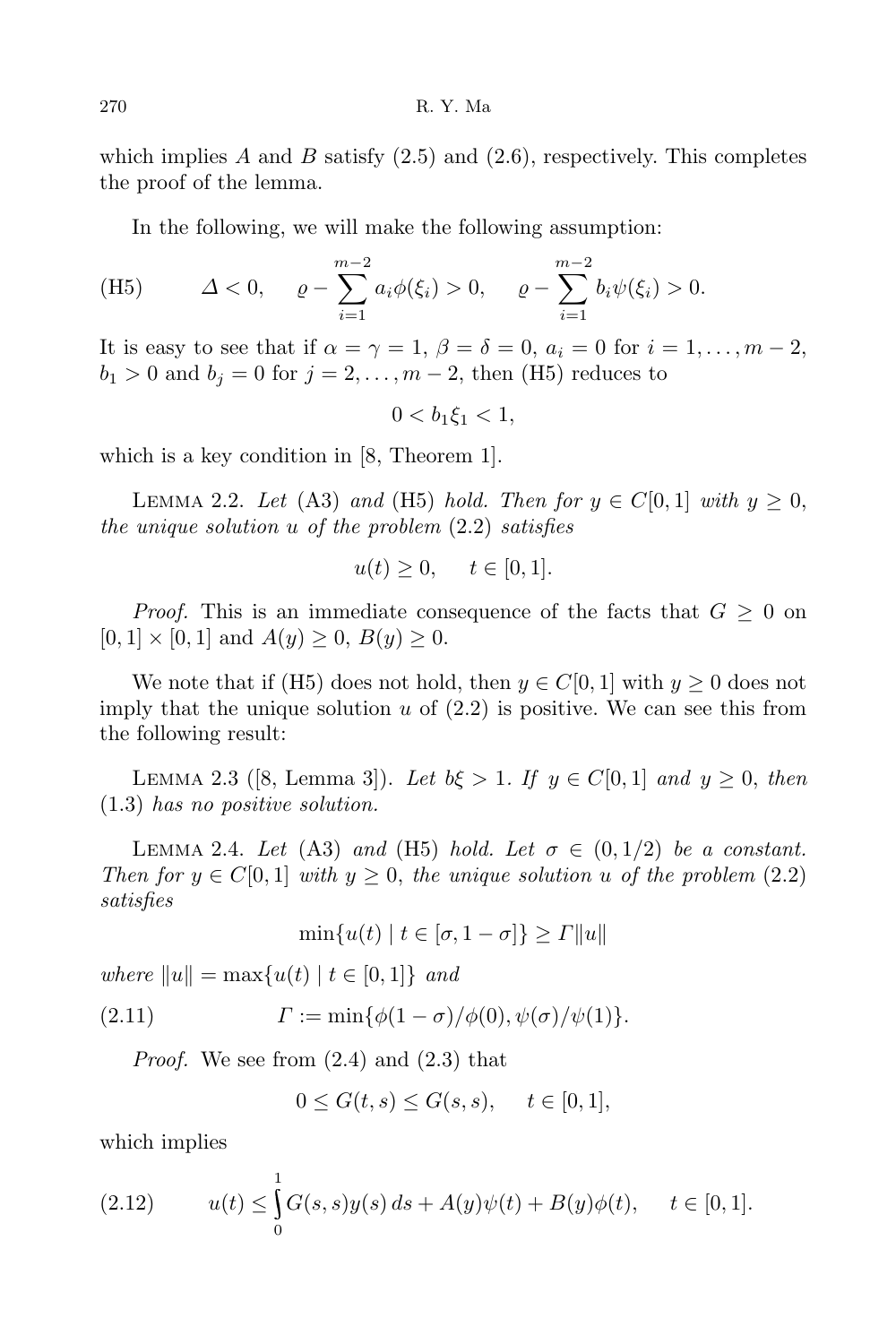Applying (2.4), we find that for  $t \in [\sigma, 1 - \sigma]$ ,

(2.13) 
$$
\frac{G(t,s)}{G(s,s)} = \begin{cases} \phi(t)/\phi(s), & 0 \le s \le t \le 1, \\ \psi(t)/\psi(s), & 0 \le t \le s \le 1, \end{cases}
$$

$$
\ge \begin{cases} \phi(1-\sigma)/\phi(0), & 0 \le s \le t \le 1-\sigma, \\ \psi(\sigma)/\psi(1), & \sigma \le t \le s \le 1, \end{cases}
$$

$$
\ge \Gamma,
$$

where *Γ* is an in (2.11). Thus for  $t \in [\sigma, 1 - \sigma]$ ,

$$
u(t) = \int_{0}^{1} \frac{G(t,s)}{G(s,s)} G(s,s)y(s) ds + A(y)\psi(t) + B(y)\phi(t)
$$
  
\n
$$
\geq \Gamma \int_{0}^{1} G(s,s)y(s) ds + A(y)\psi(t) + B(y)\phi(t)
$$
  
\n
$$
\geq \Gamma \Big[ \int_{0}^{1} G(s,s)y(s) ds + A(y)\psi(t) + B(y)\phi(t) \Big] \geq \Gamma ||u||.
$$

**3. The main result.** The main result of the paper is the following

Theorem 3.1. *Let* (H2), (A3) *and* (H5) *hold. Assume that* (H6)  $h \in C([0, 1], [0, \infty))$  *and there exists*  $t_0 \in [0, 1]$  *such that*  $h(t_0) > 0$ . *Then* (1*.*1) *has at least one positive solution if either*

(i)  $f_0 = 0$  and  $f_\infty = \infty$ , or (ii)  $f_0 = \infty$  *and*  $f_0 = 0$ .

Remark 3.2. Condition (H6) is weaker than (H3).

REMARK 3.3. Theorem 3.1 extends [3, Theorem 1] and [8, Theorem 1].

*Proof of Theorem* 3.1. Since  $h \in C[0,1]$ , we may assume that  $t_0 \in (0,1)$ in (H6). Take  $\sigma \in (0, 1/2) > 0$  such that  $t_0 \in (\sigma, 1 - \sigma)$  and let *Γ* be defined by (2.11).

*Superlinear case.* Suppose then that  $f_0 = 0$  and  $f_\infty = \infty$ . We wish to show the existence of a positive solution of  $(1.1)$ . Now  $(1.1)$  has a solution  $u = u(t)$  if and only if *u* solves the operator equation

(3.1) 
$$
u(t) = \int_{0}^{1} G(t, s)h(s)f(u(s)) ds + A(h(\cdot)f(u(\cdot)))\psi(t)
$$

$$
+ B(h(\cdot)f(u(\cdot)))\phi(t)
$$

$$
:= (Tu)(t)
$$

where  $\phi$  and  $\psi$ , *G*, *A* and *B* are defined by (2.1), (2.4), (2.5) and (2.6),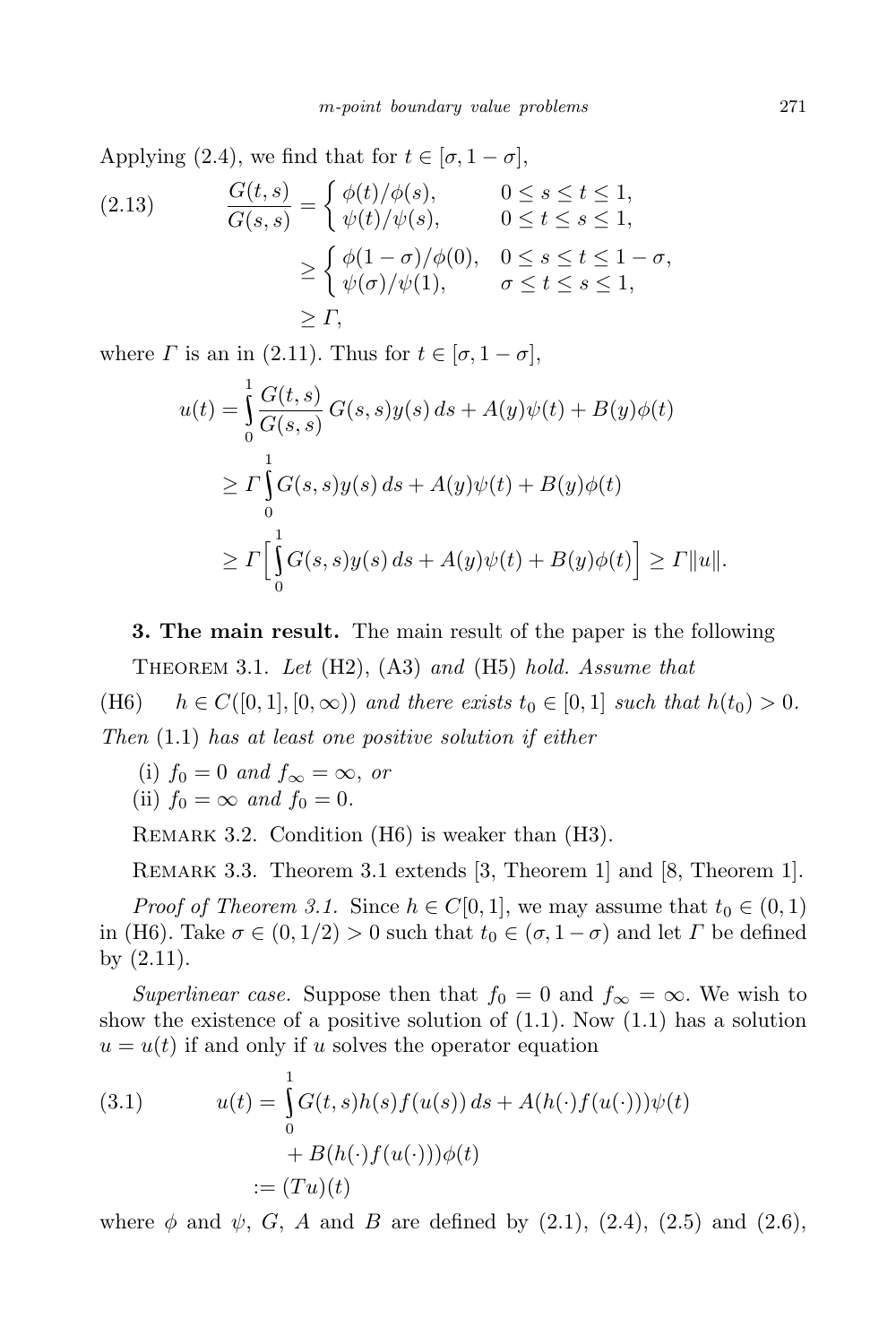respectively. Clearly

$$
(3.2) \quad |A(h(\cdot)f(u(\cdot)))|
$$
  
\n
$$
\leq \frac{1}{-\Delta} \left| \sum_{i=1}^{m-2} a_i \int_0^1 G(\xi_i, s) h(s) ds \quad \varrho - \sum_{i=1}^{m-2} a_i \phi(\xi_i)
$$
  
\n
$$
\leq \frac{1}{-\Delta} \left| \sum_{i=1}^{m-2} b_i \int_0^1 G(\xi_i, s) h(s) ds \quad - \sum_{i=1}^{m-2} b_i \phi(\xi_i) \right| \|f(u)\|
$$
  
\n
$$
:= \widetilde{A} \|f(u)\|
$$

and

$$
(3.3) \quad |B(h(\cdot)f(u(\cdot)))|
$$
  
\n
$$
\leq \frac{1}{-\Delta} \left| -\sum_{i=1}^{m-2} a_i \psi(\xi_i) \sum_{i=1}^{m-2} a_i \int_0^1 G(\xi_i, s) h(s) ds \right|
$$
  
\n
$$
\leq \frac{1}{-\Delta} \left| \rho - \sum_{i=1}^{m-2} b_i \psi(\xi_i) \sum_{i=1}^{m-2} b_i \int_0^1 G(\xi_i, s) h(s) ds \right| \|f(u)\|
$$
  
\n
$$
:= \widetilde{B} \|f(u)\|.
$$

Define

$$
(3.4) \qquad K = \{ u \in C[0,1] \mid u \ge 0, \, \min\{u(t) \mid t \in [\sigma, 1 - \sigma] \} \ge \Gamma ||u|| \}.
$$

It is obvious that *K* is a cone in  $C[0, 1]$ . Moreover, by Lemmas 2.2 and 2.4, *TK*  $\subset$  *K*. It is also easy to check that *T* : *K*  $\rightarrow$  *K* is completely continuous.

Now since  $f_0 = 0$ , we may choose  $H_1 > 0$  so that  $f(u) \leq \varepsilon u$  for  $0 < u$  $\langle H_1, \text{ where } \varepsilon > 0 \text{ satisfies}$ 

(3.5) 
$$
\varepsilon \left( \int_{0}^{1} G(s,s)h(s) \, ds + \widetilde{A} \|\psi\| + \widetilde{B} \|\phi\| \right) \leq 1.
$$

Thus, if  $u \in K$  and  $|u|_0 = H_1$ , then from  $(3.1)$ – $(3.5)$  and the fact that  $G(t, s) \leq G(s, s)$  and  $0 \leq \psi(t) \leq \psi(1)$ , we have

$$
(3.6) \t T u(t) = \int_{0}^{1} G(t,s)h(s)f(u(s)) ds
$$
  
+  $A(h(\cdot)f(u(\cdot)))\psi(t) + B(h(\cdot)f(u(\cdot)))\phi(t)$   
 $\leq \left(\int_{0}^{1} G(s,s)h(s) ds + \tilde{A} ||\psi|| + \tilde{B} ||\phi||\right) ||f(u)||$   
 $\leq \varepsilon \left(\int_{0}^{1} G(s,s)h(s) ds + \tilde{A} ||\psi|| + \tilde{B} ||\phi||\right) ||u|| \leq ||u||.$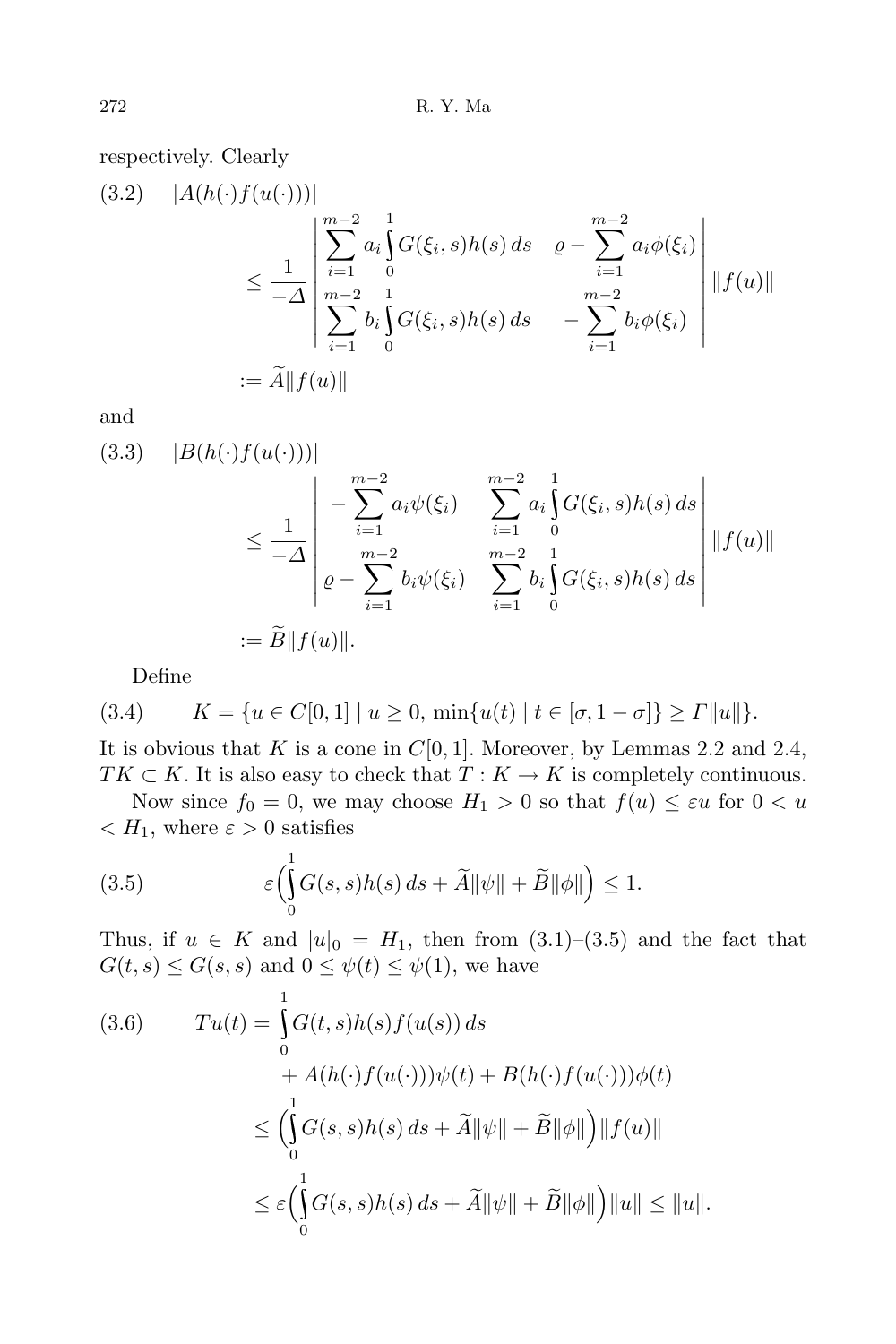Now if we let

(3.7) 
$$
\Omega_1 = \{ u \in C[0,1] \mid ||u|| < H_1 \},
$$

then (3.6) shows that  $||Tu|| \le ||u||$  for  $u \in K \cap \partial \Omega_1$ .

Further, since  $f_{\infty} = \infty$ , there exists  $\hat{H}_2 > 0$  such that  $f(u) \geq \varrho_0 u$  for  $u \geq \widehat{H}_2$ , where  $\varrho_0 > 0$  is chosen so that

(3.8) 
$$
\varrho_0 \gamma \int\limits_{\sigma}^{1-\sigma} G(t_0, s) h(s) ds \ge 1.
$$

Let  $H_2 = \max\{2H_1, \hat{H}_2/\Gamma\}$  and  $\Omega_2 = \{u \in C[0,1] \mid ||u|| < H_2\}$ . Then  $u \in K$  and  $||u|| = H_2$  implies

$$
\min_{\sigma \le t \le 1-\sigma} u(t) \ge T||u|| \ge \widehat{H}_2,
$$

and so

$$
(3.9) \quad Tu(t_0) = \int_0^1 G(t_0, s)h(s)f(u(s)) ds
$$
  

$$
+ A(h(\cdot)f(u(\cdot)))\psi(t) + B(h(\cdot)f(u(\cdot)))\phi(t)
$$
  

$$
\geq \int_0^1 G(t_0, s)h(s)f(u(s)) ds \geq \int_{\sigma}^{1-\sigma} G(t_0, s)h(s)\varrho_0 u(s) ds
$$
  

$$
\geq \varrho_0 \Gamma \int_{\sigma}^{1-\sigma} G(t_0, s)h(s) ds ||u||.
$$

Hence,  $||Tu|| \ge ||u||$  for  $u \in K \cap \partial \Omega_2$ . Therefore, by the first part of Theorem C, *T* has a fixed point *u* in  $K \cap (\overline{\Omega}_2 \setminus \Omega_1)$  such that  $H_1 \leq ||u|| \leq H_2$ . This completes the superlinear part of the theorem.

*Sublinear case.* Suppose next that  $f_0 = \infty$  and  $f_\infty = 0$ . We first choose  $H_3 > 0$  such that  $f(y) \geq My$  for  $0 < y < H_3$ , where

(3.10) 
$$
M\Gamma \int_{\sigma}^{1-\sigma} G(t_0, s)h(s) ds \ge 1.
$$

By using the method to get (3.9), we obtain

$$
(3.11) \t T u(t_0) \geq \int_{0}^{1} G(t_0, s)h(s) f(u(s)) ds
$$
  
 
$$
\geq \int_{\sigma}^{1-\sigma} G(t_0, s)h(s)Mu(s) ds \geq M \int_{\sigma}^{1-\sigma} G(t_0, s)h(s) ds ||u||.
$$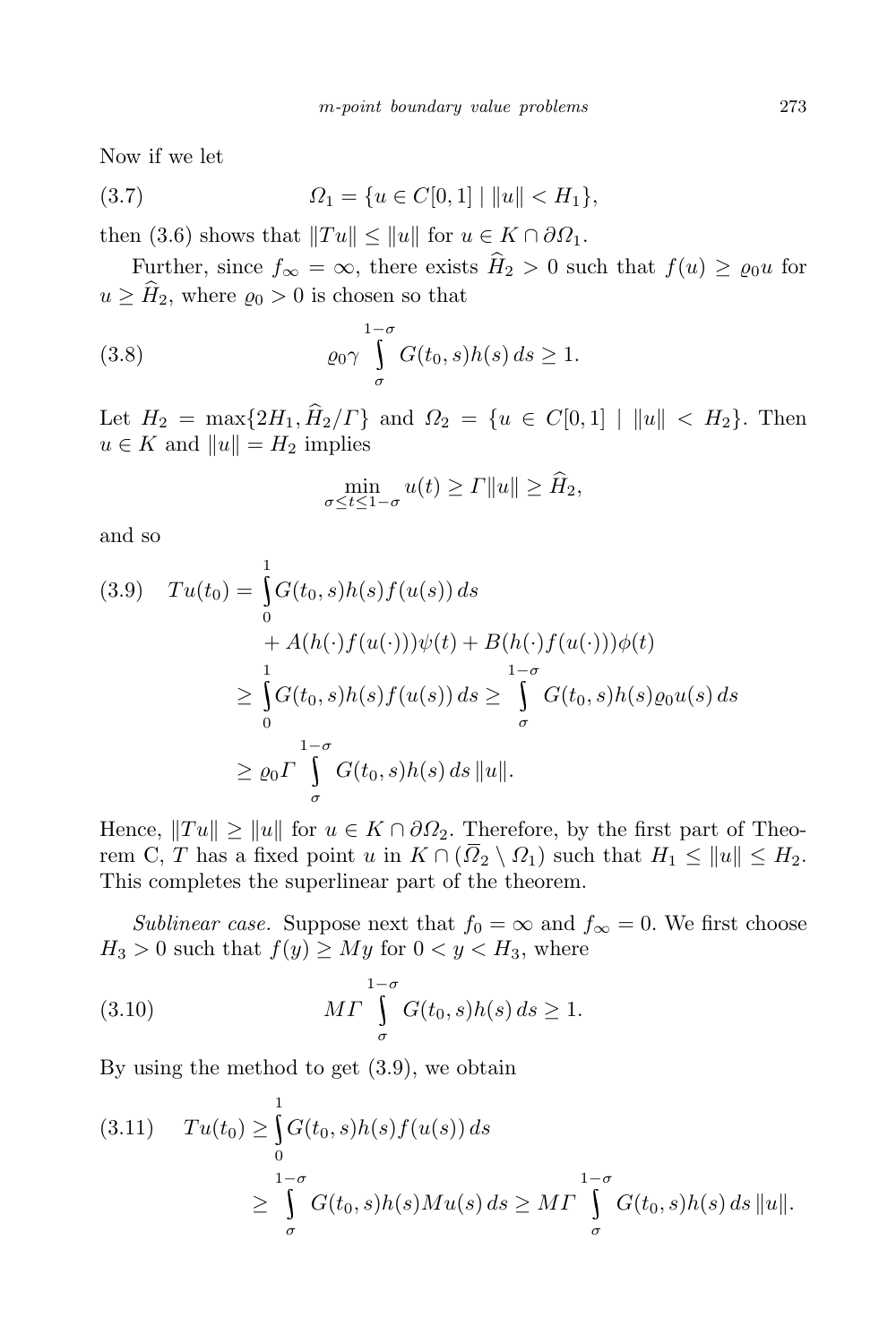Thus, if we let  $\Omega_3 = \{u \in C[0,1] \mid ||u|| < H_3\}$  then

 $\|Tu\| \geq \|u\|, \quad u \in K \cap \partial \Omega_3.$ 

Now, since  $f_{\infty} = 0$ , there exists  $\widehat{H}_4 > 0$  so that  $f(u) \leq \lambda u$  for  $u \geq \widehat{H}_4$ , where  $\lambda > 0$  satisfies

(3.12) 
$$
\lambda \left( \int_{0}^{1} G(s,s)h(s) ds + \widetilde{A} \|\psi\| + \widetilde{B} \|\phi\| \right) \leq 1.
$$

We consider two cases:

*Case 1.* Suppose *f* is bounded, say  $f(y) \leq N$  for all  $y \in [0, \infty)$ . In this case choose

$$
H_4 = \max\left\{2H_3, N\left(\int_0^1 G(s,s)h(s) \, ds + \widetilde{A} \|\psi\| + \widetilde{B}\|\phi\|\right)\right\}
$$

so that for  $u \in K$  with  $||u|| = H_4$  we have

$$
Tu(t) = \int_{0}^{1} G(t, s)h(s)f(u(s)) ds + A(h(\cdot)f(u(\cdot)))\psi(t) + B(h(\cdot)f(u(\cdot)))\phi(t)
$$
  

$$
\leq \left(\int_{0}^{1} G(s, s)h(s) ds + \widetilde{A} \|\psi\| + \widetilde{B} \|\phi\|\right) N \leq H_4
$$

and therefore  $||Tu|| \leq ||u||$ .

*Case 2.* If *f* is unbounded, then we know from (A1) that there exists  $H_4 > \max\{2H_3, \hat{H}_4/\Gamma\}$  such that

$$
f(y) \le f(H_4) \quad \text{ for } 0 < y \le H_4.
$$

Then for  $u \in K$  and  $||u|| = H_4$ , we have

$$
Tu(t) = \int_{0}^{1} G(t, s)h(s)f(u(s)) ds + A(h(\cdot)f(u(\cdot)))\psi(t) + B(h(\cdot)f(u(\cdot)))\phi(t)
$$
  
\n
$$
\leq \left(\int_{0}^{1} G(s, s)h(s) ds + \widetilde{A} \|\psi\| + \widetilde{B} \|\psi\|\right) \|f(u)\|
$$
  
\n
$$
\leq \lambda \left(\int_{0}^{1} G(s, s)h(s) ds + \widetilde{A} \|\psi\| + \widetilde{B} \|\psi\|\right) \|u\| \leq H_4.
$$

Therefore, in either case we may put

$$
\Omega_4 = \{ u \in C[0,1] \mid ||u|| < H_4 \},\
$$

and for  $u \in K \cap \partial \Omega_4$  we have  $||Tu|| \le ||u||$ . By the second part of Theorem C, it follows that BVP (1.1) has a positive solution. Thus, we have completed the proof of Theorem 3.1.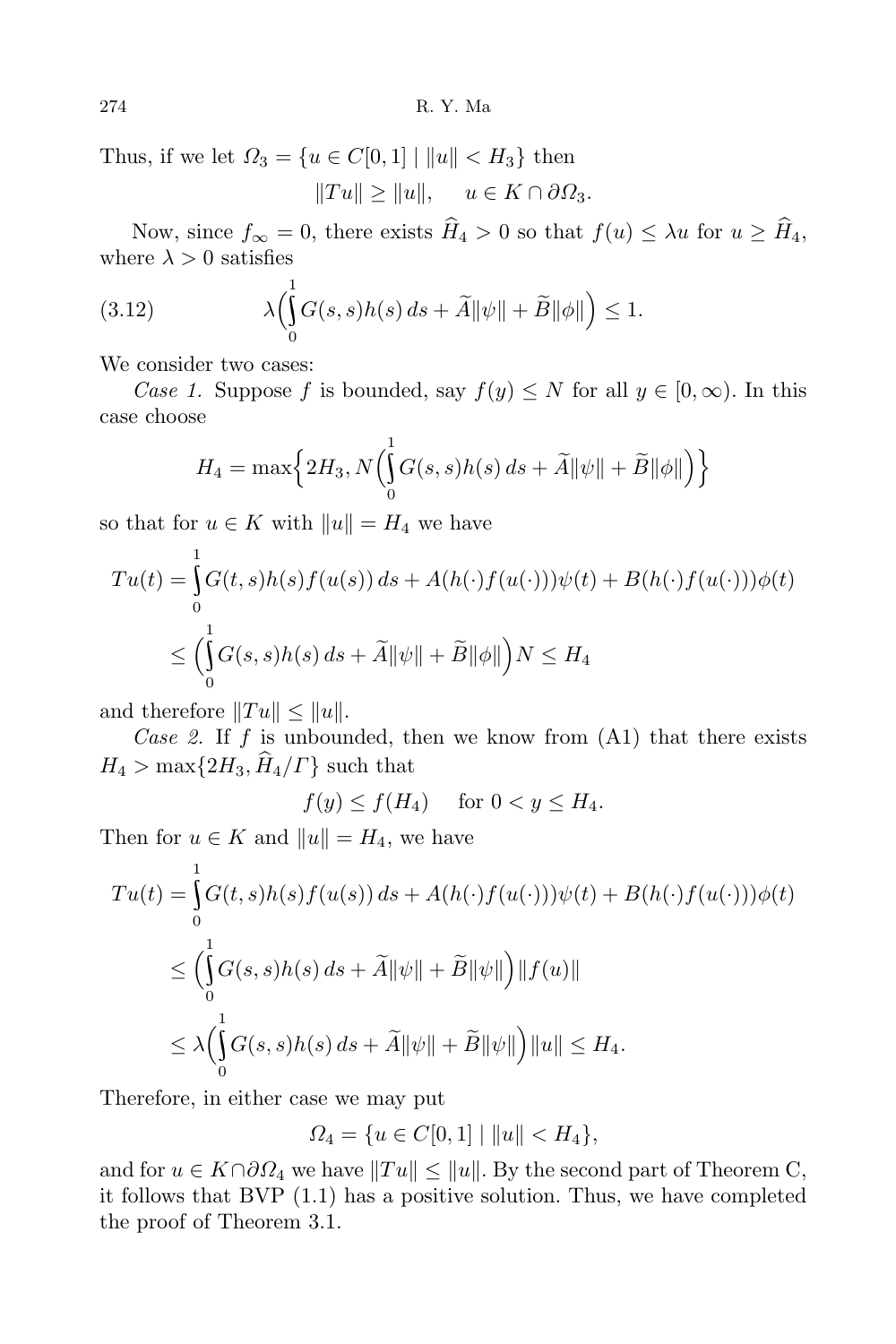Remark 3.4. Erbe, Hu and Wang [2] and Lian, Wong and Yeh [7] studied the existence of multiple positive solutions of the two-point boundary value problem

$$
\begin{cases}\nu'' + g(t, u) = 0, & 0 < t < 1, \\
\alpha u(0) - \beta u'(0) = 0, \\
\gamma u(1) + \delta u'(1) = 0.\n\end{cases}
$$

It is easy to see from the proof of Theorem 3.1 that we can apply Lemmas 2.2 and 2.4 to establish the corresponding multiplicity results under condition (H5) for the *m*-point boundary value problem

$$
\begin{cases}\nu'' + g(t, u) = 0, & 0 < t < 1, \\
\alpha u(0) - \beta u'(0) = \sum_{i=1}^{m-2} a_i u(\xi_i), \\
\gamma u(1) + \delta u'(1) = \sum_{i=1}^{m-2} b_i u(\xi_i),\n\end{cases}
$$

and extend the multiplicity results of [2, 7] without any difficulties.

## **References**

- [1] H. Dang and K. Schmitt, *Existence of positive solutions for semilinear elliptic equations in annular domains*, Differential Integral Equations 7 (1994), 747–758.
- [2] L. H. Erbe, S. C. Hu and H. Y. Wang, *Multiple positive solutions of some two-point boundary value problems*, J. Math. Anal. Appl. 203 (1994), 640–648.
- [3] L. H. Erbe and H. Y. Wang, *On the existence of positive solutions of ordinary differential equations*, Proc. Amer. Math. Soc. 120 (1994), 743–748.
- [4] C. P. Gupta, *Solvability of a three-point nonlinear boundary value problem for a second order ordinary differential equation*, J. Math. Anal. Appl. 168 (1992), 540– 551.
- [5] —, *A generalized multi-point boundary value problem for second order ordinary differential equations*, Appl. Math. Comput. 89 (1998), 133–146.
- [6] V. A. Il'in and E. I. Moiseev, *Nonlocal boundary value problem of the first kind for a Sturm–Liouville operator in its differential and finite difference aspects*, Differ. Equ. 23 (1987), 803–810.
- [7] W. C. Lian, F. H. Wong and C. C. Yeh, *On the existence of positive solutions of nonlinear second order differential equations*, Proc. Amer. Math. Soc. 124 (1996), 1117–1126.
- [8] R. Y. Ma, *Positive solutions of nonlinear three-point boundary-value problems*, Electron. J. Differential Equations 34 (1999), 1–8.
- [9] R. Y. Ma and N. Castaneda, *Existence of solutions of nonlinear m-point boundaryvalue problems*, J. Math. Anal. Appl. 256 (2001), 556–567.